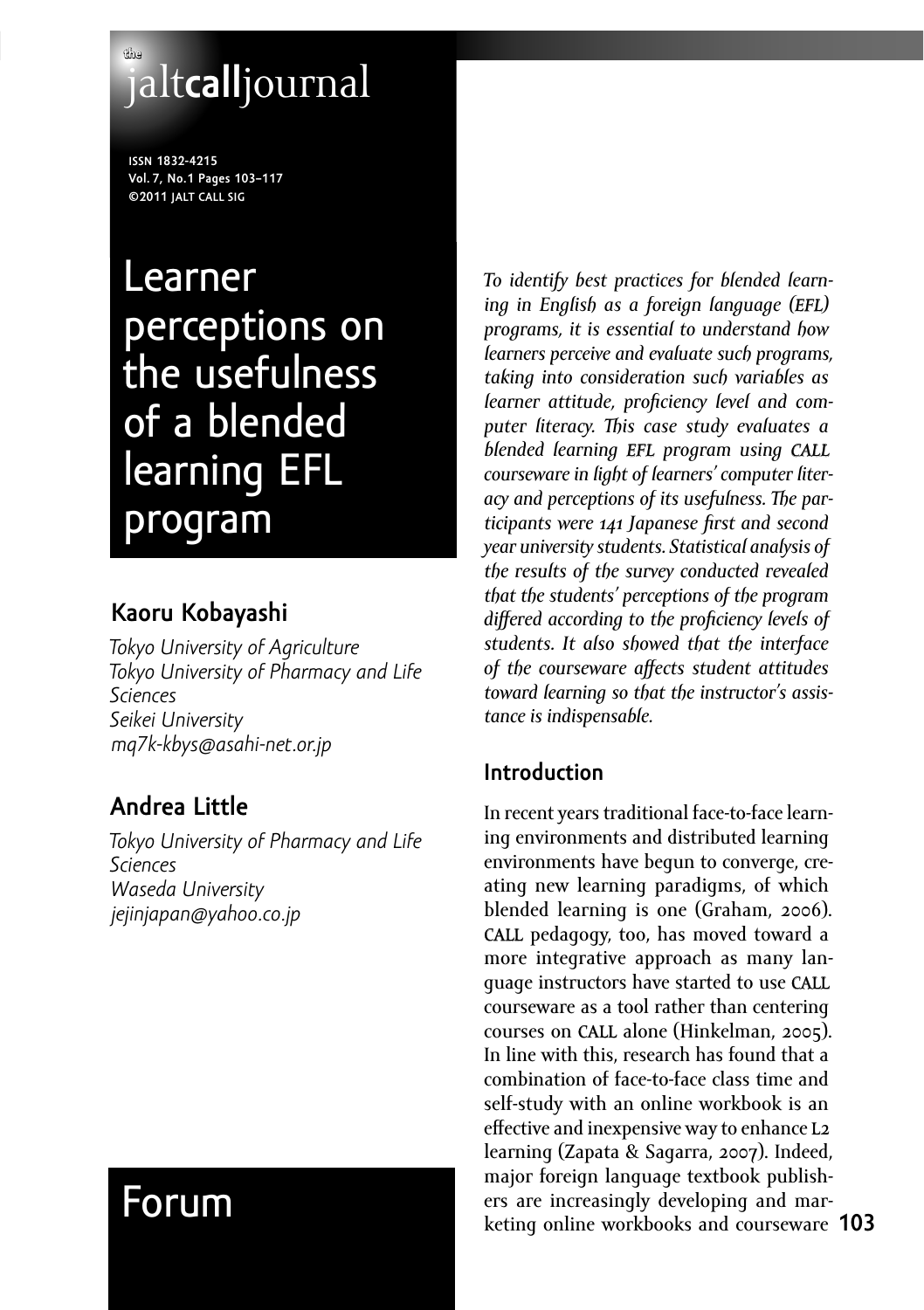to complement their textbooks, making it easier and cheaper for different media, methods, and needs to be integrated within a single context (Godwin-Jones, 2003). As a result, blended learning is becoming an increasingly viable option in many university courses in EFL contexts, including Japan.

To identify best practices for blended learning, it is essential to understand how learners perceive and evaluate such programs. As Kessler and Plakans (2001) point out regarding the evaluation of CALL materials, "Learners must be included, as they are also experts on their learning as well as the benefactors of well-developed materials" (p. 15). This case study at one Japanese university seeks to identify learner perceptions of the usefulness of a blended learning EFL program that uses a publisher's online workbook for self-directed learning in conjunction with traditional face-to-face instruction. The impetus for this study derived from the researchers' observations that student perceptions of the online component of the course appeared to be widely divergent. We were interested in discovering what influenced this divergence.

## **Background**

#### *Defi nition of Blended Learning in this context*

Within current EFL/ESL literature, definitions for blended learning abound. However, Leakey and Ranchoux's (2006) definition is particularly apt as it reflects this new convergence of traditionally separate learning environments:

Blended learning in CALL is the adaptation in a local context of previous CALL and non-CALL pedagogies into an integrated program of language teaching and learning drawing on different mixes of media and delivery to produce an optimum mix that addresses the unique needs and demands of that context.  $(p. 358)$ 

Blended learning, with its multi-modal approach, is thought to create a richer learning experience by integrating some of the benefits of e-learning with the advantages of conventional face-to-face classes (Akkoyunlu & Soylu, 2008; Gregorio-Godeo, 2005; Hegelheimer, -). By allowing instructors to tap into more than one mode, blended learning off ers a "flexible continuum of various learning environments" (Hinkelman, 2005, p. 19).

#### *Studies evaluating Blended Learning for better use*

As the trend in EFL classrooms in Japanese universities is increasingly toward the integration of technology and face-to-face learning which is called blended, or hybrid, learning, it is necessary to examine how online instruction and traditional face-to-face instruction can be combined for a better learning experience (Hirata & Hirata, 2008) as well as to evaluate this mixed mode from the learners' perspective to see if it is meeting their needs and expectations and is satisfying to them (Murday, Ushida, & Chenoweth, 2008). This view echoes the current literature on evaluating **CALL**. Burston (2003) calls for a qualitative assessment of how instructional technology impacts learner attitudes, motivation, and expectations for language study; Lasagabaster and Sierra argue that one of the most appropriate ways to evaluate **CALL** is by investigating learners' opinions (2003, cited in Bulut & Abuseileek, 2007); and Jones and Issroff (2007) note that in evaluating learning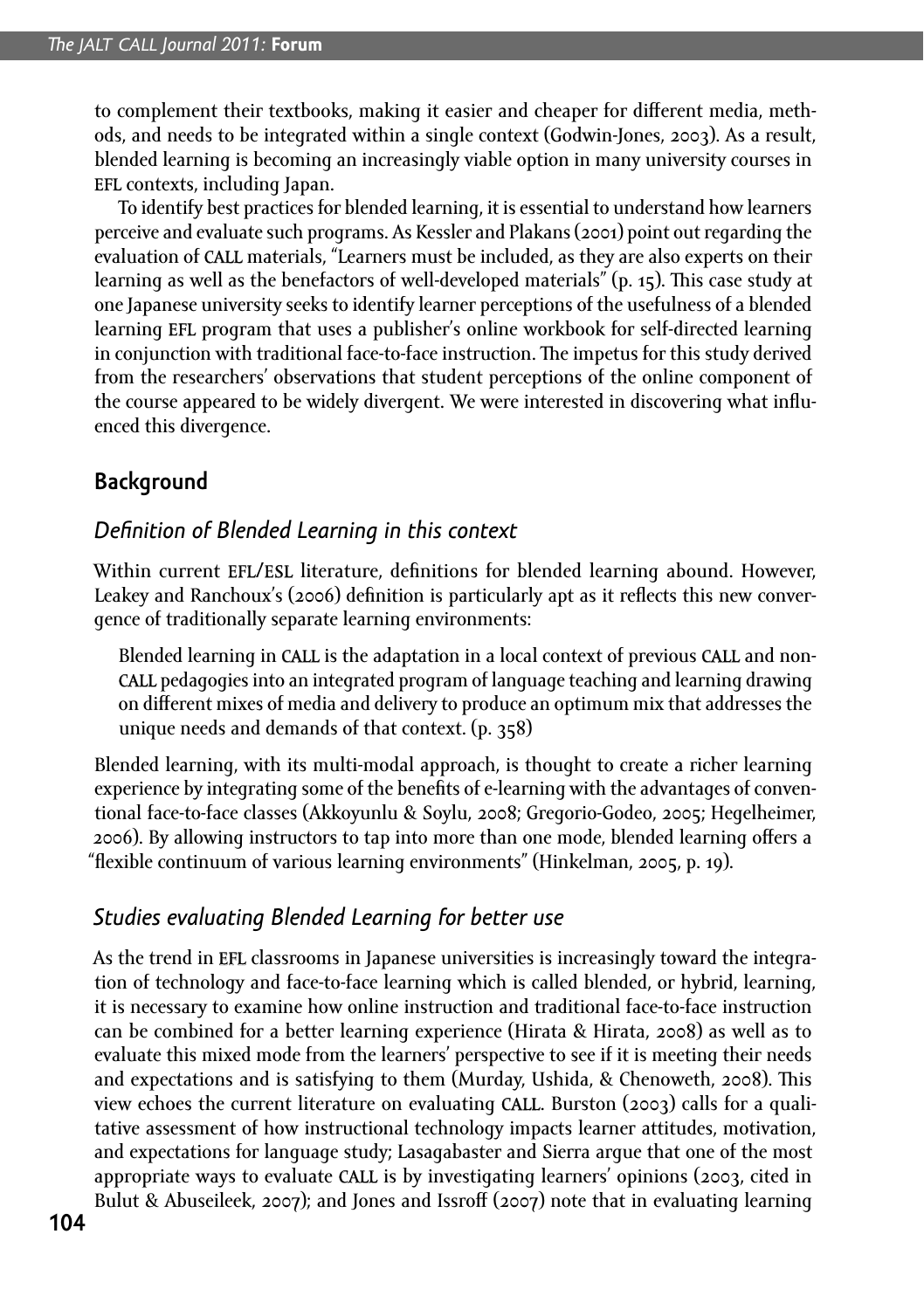technologies it is important to understand the role of affective factors and how they are influenced by learning situations.

In a study designed to explore learner perceptions of hybrid learning, Hirata and Hirata (2008), examined the impact of the hybrid learning environment on Japanese collegiate learners as well as the learners' perceptions of the differences between face-to-face learning and independent web-based learning. They found that although the majority of learners preferred the online component to traditional EFL classes, they felt the combination of online learning and face-to-face learning was very beneficial for learners. The study also found the learners highly evaluated the independent, self-paced learning afforded by the online component.

In a study at an American university, Murday et al. (2008) compared learner and instructor satisfaction in hybrid language learning courses with satisfaction in offline conventional courses. They found there was little difference in performance between the two groups of students, suggesting that hybrid courses are successful. However, in terms of learner satisfaction, the qualitative data found strong positive and negative reactions to reduced class time and technology. Students who had problems with motivation and focus fell behind in their courses and this led to frustration. Given the greater opportunities for interaction, students also found hybrid courses more advantageous than totally online courses.

Bulut and Abuseileek (2007) explored the relationship between Saudi **EFL** learners' attitudes toward CALL and their level of performance in the skills of listening, speaking, reading and writing. They found the learners generally had a positive attitude toward **CALL**, but that learner attitude was most favorable for listening skills with writing, speaking and reading skills respectively ranked lower. They did not find a significant correlation between learners' attitudes toward CALL and their achievement in each of the four skills.

In a semester-long study examining proficiency gains, Redfield and Campbell (2005) compared two groups of Japanese EFL learners, one of which used the computer component of a textbook in a stand alone self-access program and the other of which used the textbook plus computer component in a hybrid program. Contrary to their expectations, the researchers found learners in the self-access program made superior gains to those in the hybrid program and hypothesized that this may have been because the self-access group spent more time on task than did the hybrid group, who could easily evade pair and group work when the instructor was monitoring other learners.

#### *Studies on computer access and literacy*

studies specifically investigating this aspect of **CALL**, many researchers see the importance **105** An important area of CALL that appears to be under-researched is students' computer literacy and access. In the quest to make blended learning more effective for learning, researchers, such as Winke and Goertler (2008), are calling for greater research into learners' computer access and literacy, arguing that as language programs increasingly implement blended learning instruction this is a necessary step in determining the feasibility of such instruction. Here, following the US Department of Education definition, computer literacy is defined as "computer skills and the ability to use computers and other technology to improve learning, productivity, and performance" (cited in Barrette, 2001, p. 6). Learners' CALL readiness is vital to successful implementation, and research into this variable will provide a clearer understanding of what is necessary for successful blended learning (Barrette, 2001; Hoven, 2006; Kabata, Wiebe, & Chao, 2005). Yet, despite the paucity of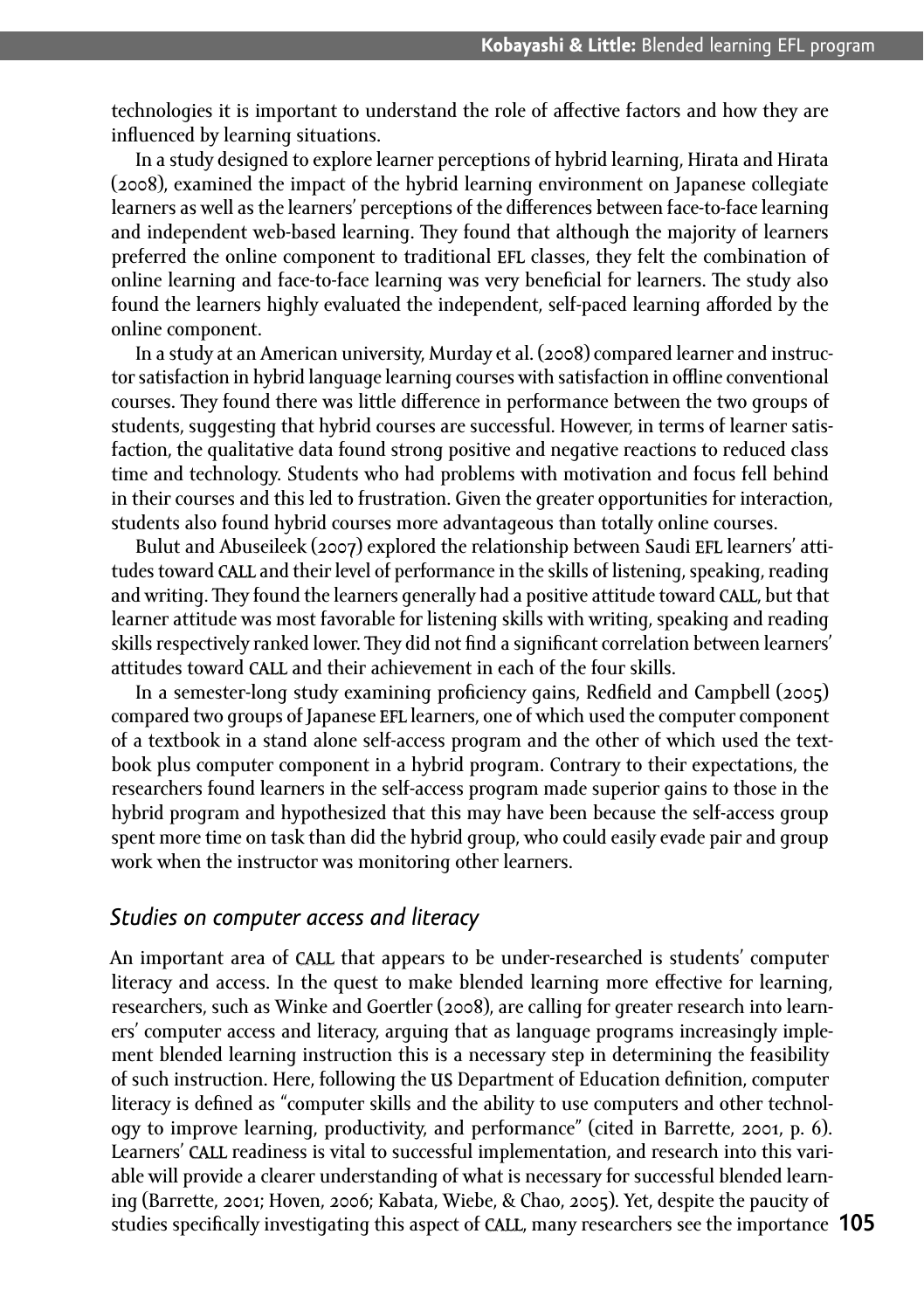of training and technical support for learners to ensure appropriate design of blended learning programs and successful implementation, and they are calling for greater attention to this (Coryell & Chlup, 2007; Kabata et al., 2005; Ushida, 2005).

In a recent study, Hong and Samimy (2010) examined the relationship between **L**2 instructors' use of CALL modes in blended learning and Korean EFL learners' attitudes toward CALL modes. Computer literacy and previous blended learning experience were among the learner characteristics the study considered. They found a positive correlation between learners' computer skills and their attitudes toward CALL modes in blended learning. The researchers concluded that learners' computer literacy skills were an important predictor when considering learners' attitudes toward CALL.

In a partial replication of Barrette's study (2001) into student preparedness for **CALL**, Winke and Goertler (2008) surveyed 911 students in foreign language programs about their computer access and literacy to determine if they were ready for blended learning language programs. They found that although most learners were computer literate when it came to using computers and the Internet for personal communication, they were less literate when it came to CALL tasks, especially when the foreign language used a different script or if advanced computer skills were necessary for the tasks.

#### *Rationale for research and research questions*

The studies presented above are a small sample of **CALL** research that has focused on learner perceptions of, satisfaction with, and preparedness for blended learning. These studies found a generally positive attitude toward this type of CALL. However, none compared the perceptions of first year university students and second year students. And, reflecting the lack of studies into computer literacy, none looked at computer literacy within the Japanese university context.

The blended learning program studied in the present research has been in use for two years. After using it for one year, and observing student reactions, the researchers wanted to know which aspects of the program were most beneficial and for whom. We were also interested in knowing how students evaluated the program since some students were very enthusiastic about the online component and yet a handful seemed very resistant to it. To better understand student perceptions of the blended learning program, we felt it was important to first investigate the students' preparedness for this program by looking at their computer skills, and then to investigate the students' perceptions of the usefulness of the online program. We were also interested in determining if there was a perceptual divide between first and second year students in terms of their evaluation of the program and their final exam scores. As the final examination in this course is based on the course content in the textbook and in the online component, we felt investigating this aspect would help us understand better who benefits from this program.

The following research questions are addressed:

- . Were the students' computer skills good enough to use the online component successfully?
- -. How do the students perceive the usefulness of the online component for learning?
- . Who shows more positive correlation between their evaluation of this program and their final examination scores, first year students or second year students?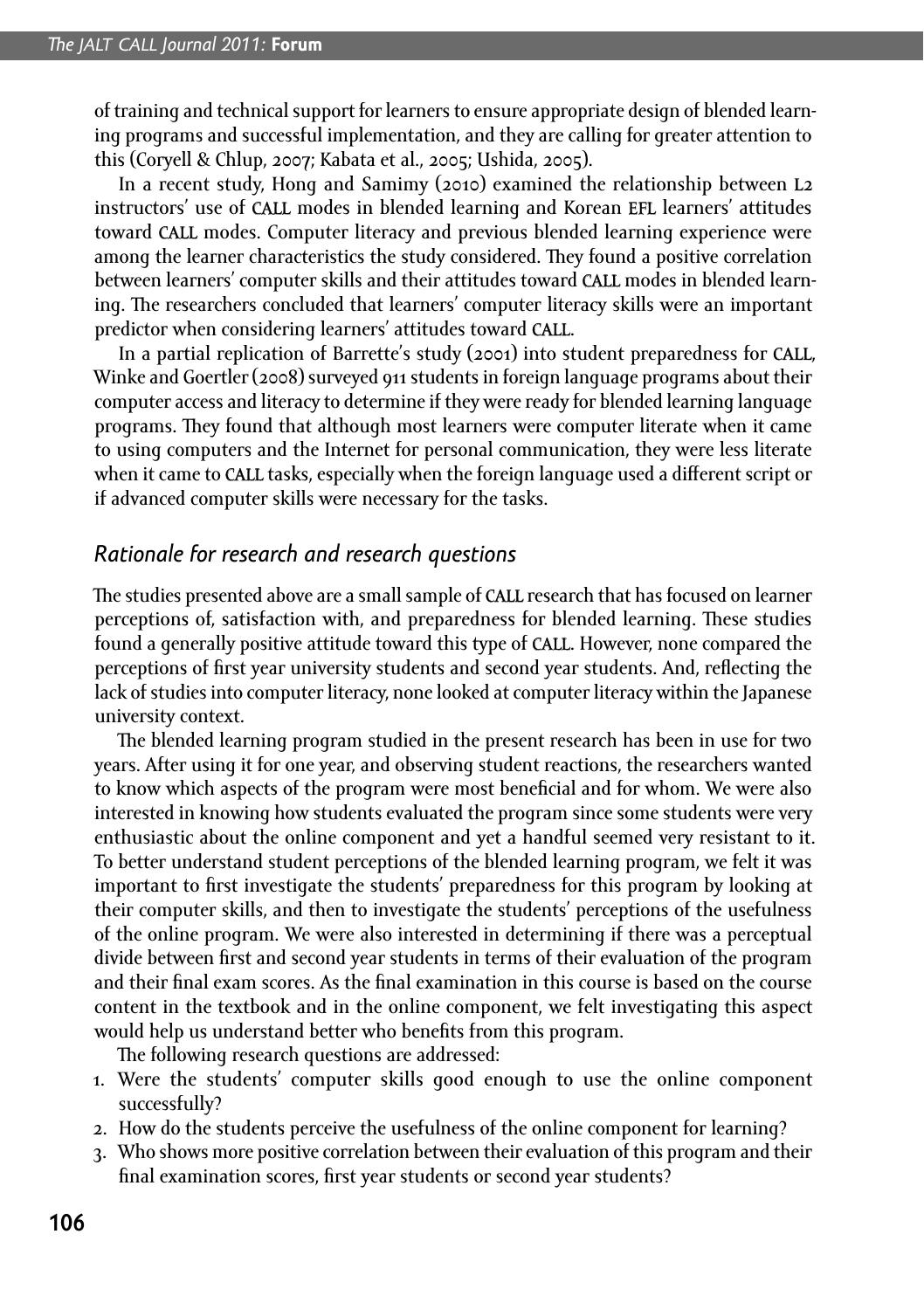## **- e Blended Learning program**

The English program in this study is a two-year program for first and second year science majors at a university in Japan. The speaking and listening curriculum combines learners' individual work using a commercial online multimedia learning system with weekly faceto-face classes which use the companion textbook. The teachers use a common syllabus that states which units of the text are to be covered each week, but they can plan classes according to their own teaching style and are free to integrate the online component as they wish. The objectives of the English program are to:

- . Enhance the students' English communication skills, especially listening and speaking skills,
- 2. Expose the learners to different viewpoints by having them listen to international students' opinions on various topics, and
- . Develop learners' awareness of the target culture.

### *- e course materials*

To achieve the objectives, the program uses a commercial textbook series with a companion online video workbook component that is widely available. The textbook series and the online program were designed for either stand alone learning or for blended learning. The online video workbook and the accompanying textbook series is a video-based multimedia program which is designed so that learners can develop integrated skills in listening, speaking, grammar, pronunciation, and vocabulary. Much of the content of the online component overlaps with the content in the companion textbook. The topics covered are "universal topics," which enable students to relate to world themes, while providing the necessary context for learning about the English language and global cultures. In both components, each unit is structured around a video episode ("video story") about a group of young adult friends from several countries living, working, and studying in the US. In addition, both components have preliminary vocabulary activities along with activities to be completed during and after watching the video. The text includes speaking activities as well as some listening and pronunciation exercises not available online, whereas the online component includes some exercises not in the textbook as well as an extra video segment ("viewpoints"), where authentic interviews with young people from different places of the world are introduced.

#### **Research methodology**

#### *Participants*

The participants in the present study were 79 first year students and 62 second year students  $\;$ enrolled in the authors' classes in the above blended learning program. All students own Macs as they were required to purchase them upon entering the university. In addition, the university has computer rooms which are open to the students. As for Internet access, % of the students responded they had access to the Internet at home, and the others responded that they logged on to the Internet at university.

**107** the deadlines set by the instructor, and they also attended a weekly listening and speaking All students worked on the online component individually outside of class according to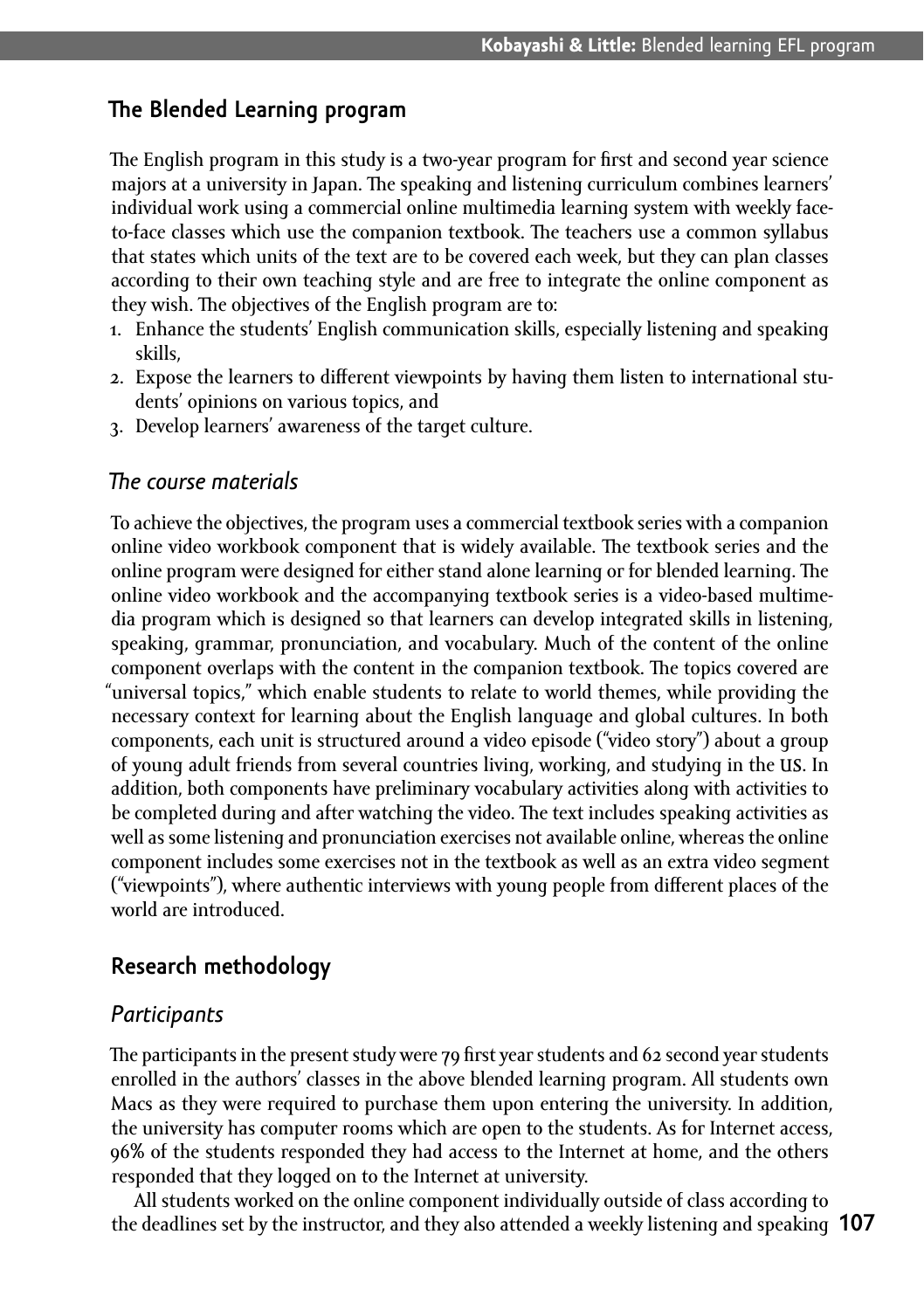class using the text for face-to-face instruction. During the 70-minute class, the students were asked to complete various activities including cloze dictations, summarizing the text, presenting their views on the theme, and creating and presenting their own dialogues in various forms including as interviews. During class time the instructors covered the exercises in the text as well.

#### *Data collection*

Data were collected using a survey (**[Appendix](http://www.jaltcall.org/journal/articles/7_1_Kobayashi_Appendix.pdf)**) at the end of the second semester when the first year students had experienced blended learning for one year and the second year students had experienced it for two years. The data used for the present study included the students' final examination scores as well as the survey results. The exam scores used were the actual scores recorded by the EFL program.

#### *Survey*

The survey had 12 items. Six used a 6-point Likert scale (items 3, 5, 6, 10, 11 and 12), five were multiple choice (items 1, 2, 4, 7, 8 and 9), and two items also allowed students to write in their comments (items 8 and 9). The 6-point Likert scale ranged from strongly disagree or negative (1) to strongly agree or positive (6). The survey was in Japanese, and for convenience we used Survey Monkey (www.surveymonkey.com) to administer it online. The survey items are subcategorized as follows:

- 1. Students' computer literacy and use (items  $1$  to  $3$ ),
- 2. Student evaluation of the online component for learning (items 4 to 7),
- 3. Evaluation of the usability of the online component (items  $8, 9$ ), and
- 4. Evaluation of blended learning in terms of course objectives (items 10 to 12).

#### *Data analysis*

The collected data were first analyzed using Microsoft Excel for simple percentage calculation. Next, the Statistical Package for the Social Sciences (SPSS, version 17.0) was used for statistical analysis including descriptive statistics, Pearson correlation coefficients and Mann-Whitney tests in accordance with the purpose of each research question.

To answer Research Question 1, the results of items 1 to 3 were analyzed to see the students' level of satisfaction with the online component in light of their computer literacy level. As for Research Question 2, the online component completion level drawn from the results of item 4 and the results of items 5 and 6 were analyzed using Mann-Whitney tests to see whether the completion level affected the students' perceptions of the usefulness of the online component. The results of item  $7$  were also studied to see how the students utilized the pop up explanations. And, finally, the results of items 8 and 9 were studied to see the students' perceptions of the online component. In order to answer Research Question 3, the results of survey items 10, 11, and 12 were analyzed by descriptive statistics (means and standard deviation) and Pearson correlation coefficients to see whether there were specific types of students who benefited from this blended learning.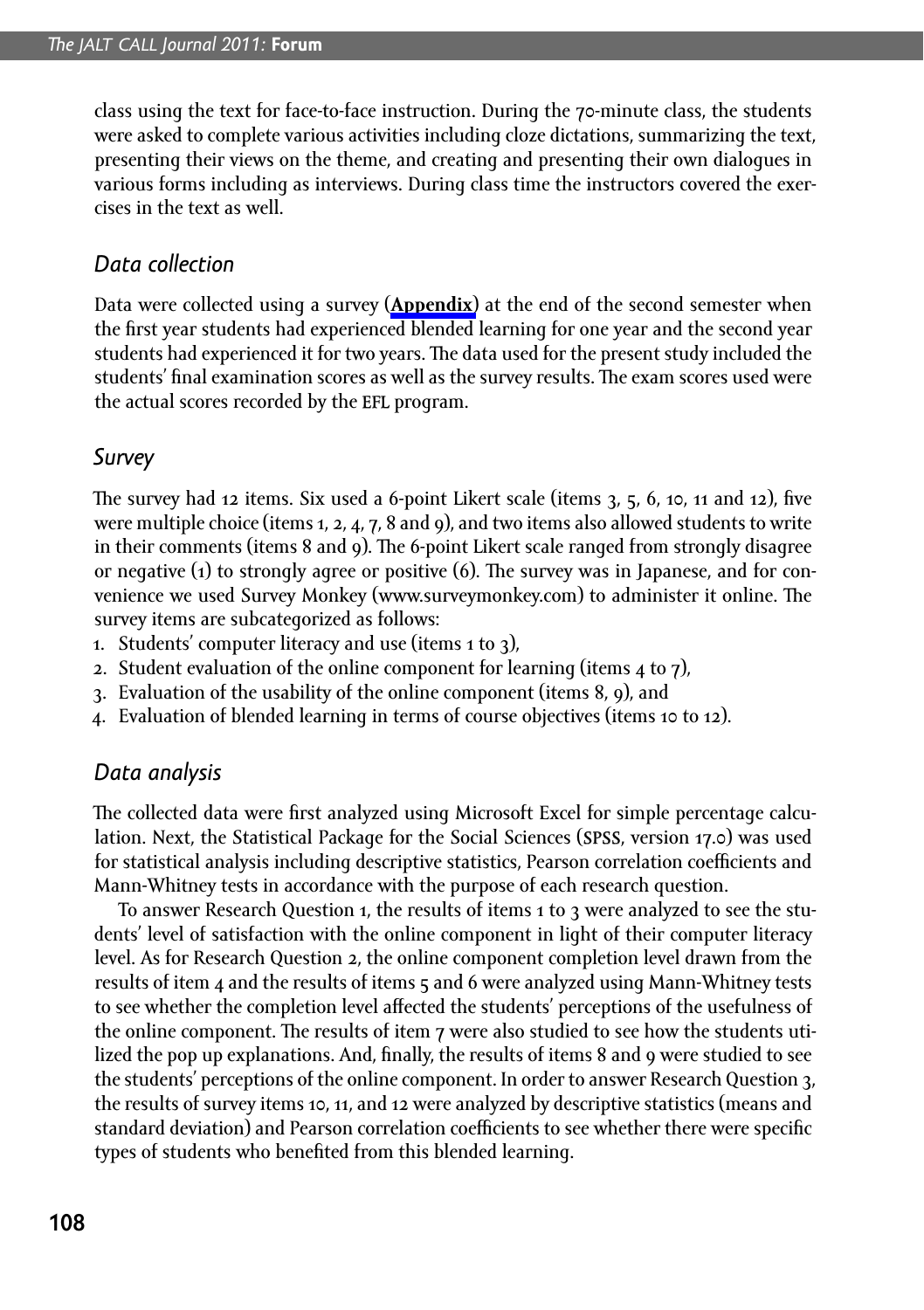#### **Results**

Research Question 1: Were the students' computer skills good enough to use the online com*ponent successfully?*

This question attempted to evaluate the learners' preparedness for online learning. Figure 1 shows the students computer literacy based on their responses to items 1 to 3.

1. I started using computers on a daily basis before entering university

2. I had experienced using online learning materials before entering university

- 3. My computer skills immediately before entering university were rather good
- 4. My computer skills were sufficient for doing all the exercises from the beginning of the course

5. After one year of taking this course, my computer skills became sufficient enough for doing all the...

6. My typing skill was sufficient for typing answers

7. My English typing skill is good

8. I got used to using online learning materials through this course



Figure 1. Students' computer literacy

The first statement in the above figure indicates that about three-quarters of the students were familiar with computers before entering university. The breakdown of student responses showed that the students' use of computers before entering university included text input such as writing reports, sending and receiving email, and using the Internet. The second statement shows that 22.6% of the students had used English sites occasionally, while the majority  $(77.4%)$  had had little or no experience using them. As for the use of online materials (third statement), only 24.5% of the students had used them. Statements 4 to 6 indicate that although more than  $60\%$  of the students were not confident in their computer skills when entering university, about three-quarters of them judged that their computer skills were good enough for the use of the online component and this percentage increased after one year to more than 90%. Contrary to these three statements, statements 7 and 8 indicate that many students are not confident about their typing skills. These numbers indicate that although most of the students had used computers routinely, their background in visiting English sites, using online materials, and their typing skills varied. The students' responses to statement 9 indicate that the use of this online component was a gateway to the use of online learning materials for more than half of the students.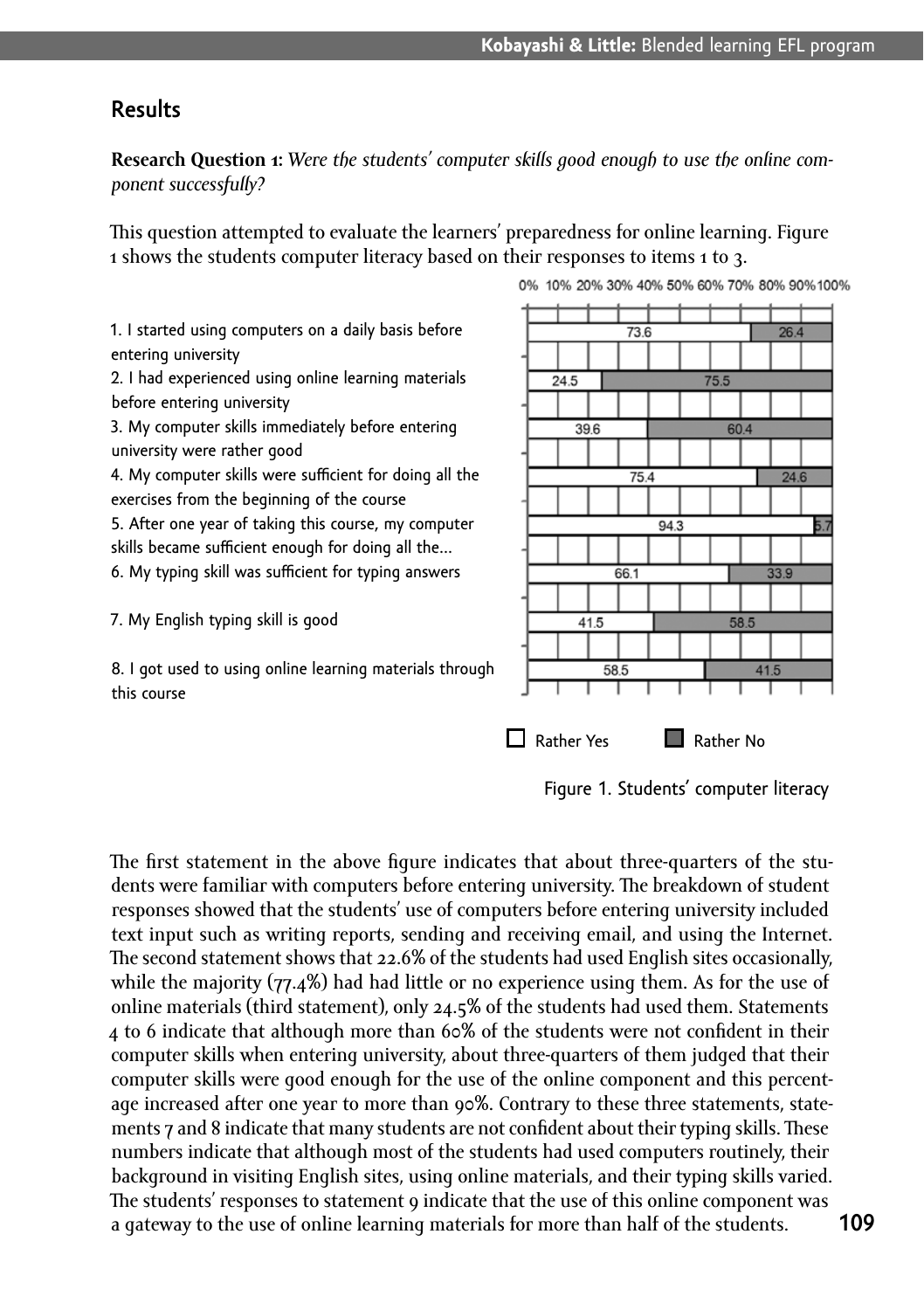**Research Question 2:** *How do the students perceive the usefulness of the online component for learning?*

To answer this question, first, we examined the percentage of the online component assignments each student completed (item 4). The results indicated that 96% of the first year students and 93% of the second year students completed more than 50% of the online component assignments. Overall, first year students completed more of the exercises than second year students. Those who did not complete any of the exercises in the online component were automatically excluded from the data analyses for Research Question 2. Students who completed all or part of the exercises were divided into two groups: those who completed more than 90% and those who completed less than 90% but more than 50%. Of those who did the online exercises, there were no students who completed less than 50%.

Next, the students' responses to survey item  $\tau$ , regarding what they had learned from the online component, and item 6, which exercises they felt were beneficial in the online component, were compared with their completion levels using Mann-Whitney tests. The helpfulness of pop-up explanations given on the online component was also evaluated (item 7).

Significant differences were observed between those students who completed more than 90% of the assignments and those who did more than 50% for "viewpoints," "grammar," "summarizing" and "dictation" exercises. For all of these variables, the mean ranks of students who completed more than 90% of the assignments are higher than those of the other group of students, suggesting that the students who did more than 90% of the assignments evaluated those variables more highly. The results show that while more of the first year students who completed a higher percentage of the assignments felt they learned more about the contents of the online component through the exercises, second year students with higher completion levels perceived that they acquired English language skills. With regard to pop-up explanations, 58% of the first year students felt the online component's explanations about language were helpful while only 29% of the second year students used them.

The analysis of the students' evaluation of the online component (items 8 and 9) demonstrate that most students in both years were satisfied with the contents of the online component but were dissatisfied with its interface. The breakdown of the positive comments showed that students highly evaluated the online component as listening material (61% of the first year and 52% of the second year students). Eighty-six percent of the first year and 70% of the second year students indicated that the online component was useful in reviewing the class because they could work at their own pace, listen an unlimited number of times, and use pause and replay. The analysis of the written comments suggests that most of the students had good enough computer skills to use the online component for listening practice. Regarding what they disliked about the online component, the students' negative perceptions concentrated on the program's operability. Fifty-six percent of the first year and 62% of the second year students were not satisfied with the program's navigating functions. Eighty-three percent of the first year and 78% second year students think that it takes too much time to move to a different screen.

**Research Question** : *Who shows more positive correlation between their evaluation of this program and their final examination scores, first year students or second year students?* 

110 blended course, were analyzed in relation to their final exam scores to see the students' To answer this question, first the students' responses to item 10, what they learned in this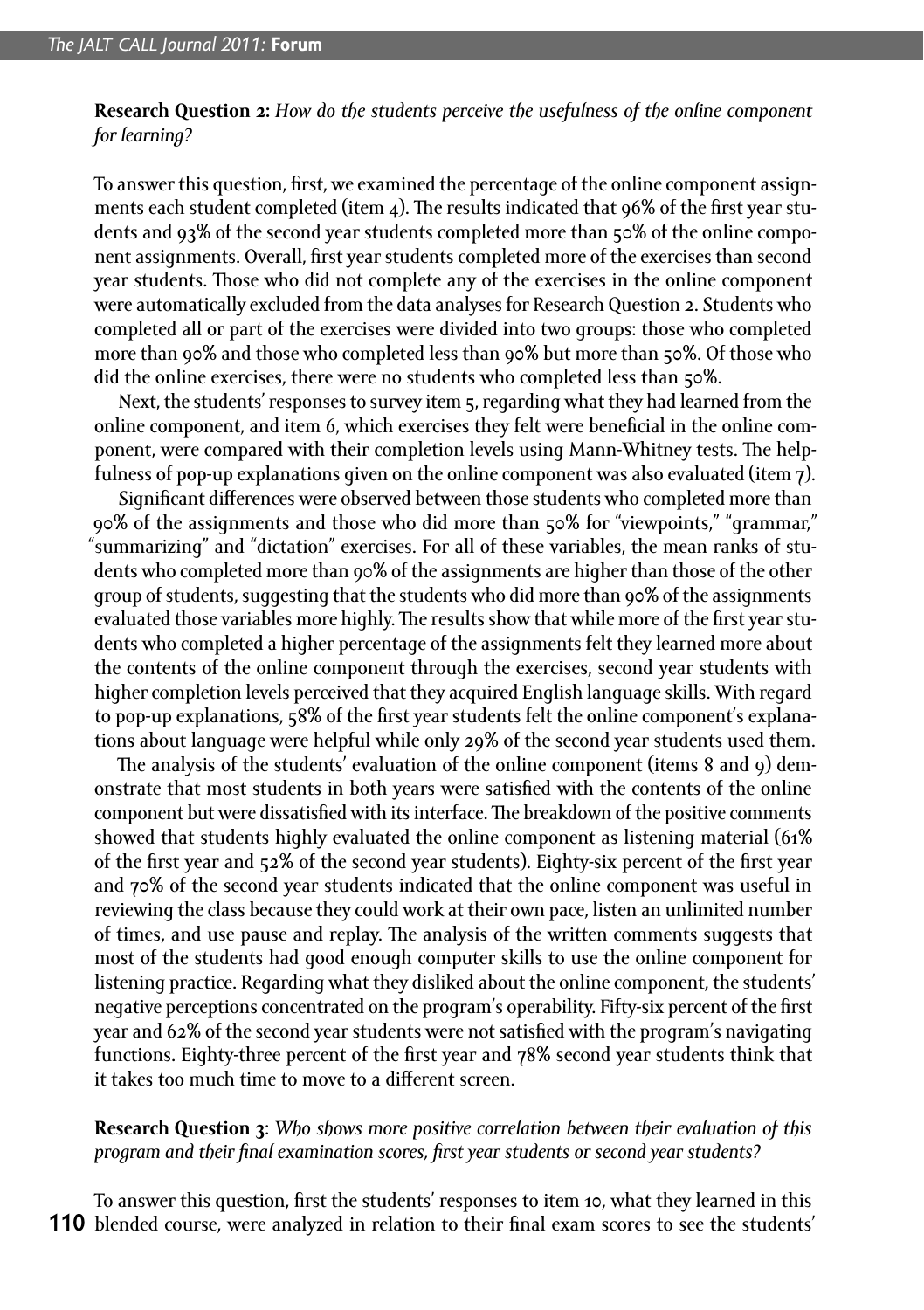perceptions of what they had learned through blended learning. In this particular course, the final exam questions are made based on the contents of the textbook and the online component. Table 1 shows the descriptive statistics and Pearson correlation coefficients obtained from the responses of the first year students, and Table  $\boldsymbol{z}$  shows that of the second year students.

| Variable                               | м    | <b>SD</b> | r        |
|----------------------------------------|------|-----------|----------|
| 1. American culture                    | 3.65 | 1.14      | .206     |
| 2. International perspective           | 3.46 | 1.13      | .041     |
| 3. English in general                  | 3.87 | 1.06      | .198     |
| 4. English grammar                     | 2.96 | 1.08      | .203     |
| 5. Vocabulary                          | 3.79 | 1.21      | .206     |
| 6. Listening skill                     | 4.43 | 1.30      | $.242*$  |
| 7. Speaking skill                      | 3.56 | 1.36      | $.297**$ |
| 8. Writing skill                       | 3.18 | 1.14      | .044     |
| 9. Deeper understanding of video story | 4.37 | 1.17      | $.297**$ |
| 10. Deeper understanding of viewpoints | 4.01 | 1.23      | $.227*$  |

Table 1: Correlation between first year students' perceptions of blended learning and final exam scores (n = 79)

*Note*. \* < .05. \*\* < .01.

Table 2: Correlation between second year students' perceptions of blended learning and final exam scores  $(n = 62)$ 

| Variable                               | м    | SD   | r        |
|----------------------------------------|------|------|----------|
| 1. American culture                    | 3.10 | 1.29 | $.339**$ |
| 2. International perspective           | 2.90 | 1.14 | .220     |
| 3. English in general                  | 3.43 | 0.97 | .159     |
| 4. English grammar                     | 2.79 | 1.13 | .067     |
| 5. Vocabulary                          | 3.21 | 1.17 | $.289*$  |
| 6. Listening skill                     | 3.93 | 1.18 | .104     |
| 7. Speaking skill                      | 3.18 | 1.30 | .070     |
| 8. Writing skill                       | 2.64 | 1.10 | .023     |
| 9. Deeper understanding of video story | 3.92 | 1.14 | $.312*$  |
| 10. Deeper understanding of viewpoints | 3.79 | 1.12 | .240     |

Note. \* < .05. \*\* < .01.

**111** year students was that the second year students felt they learned about American culture Both first and second year students showed only a small correlation between their final exam scores and each variable. However, although the values were relatively small, stronger correlations were found for the first year students than for the second year students. On the other hand, regarding what they felt they had learned, the mean ratings showed that more first and second year students responded that they had enhanced their listening skills and gained a deeper understanding from the video story and viewpoints compared to the other variables such as English grammar. Another difference between the first and second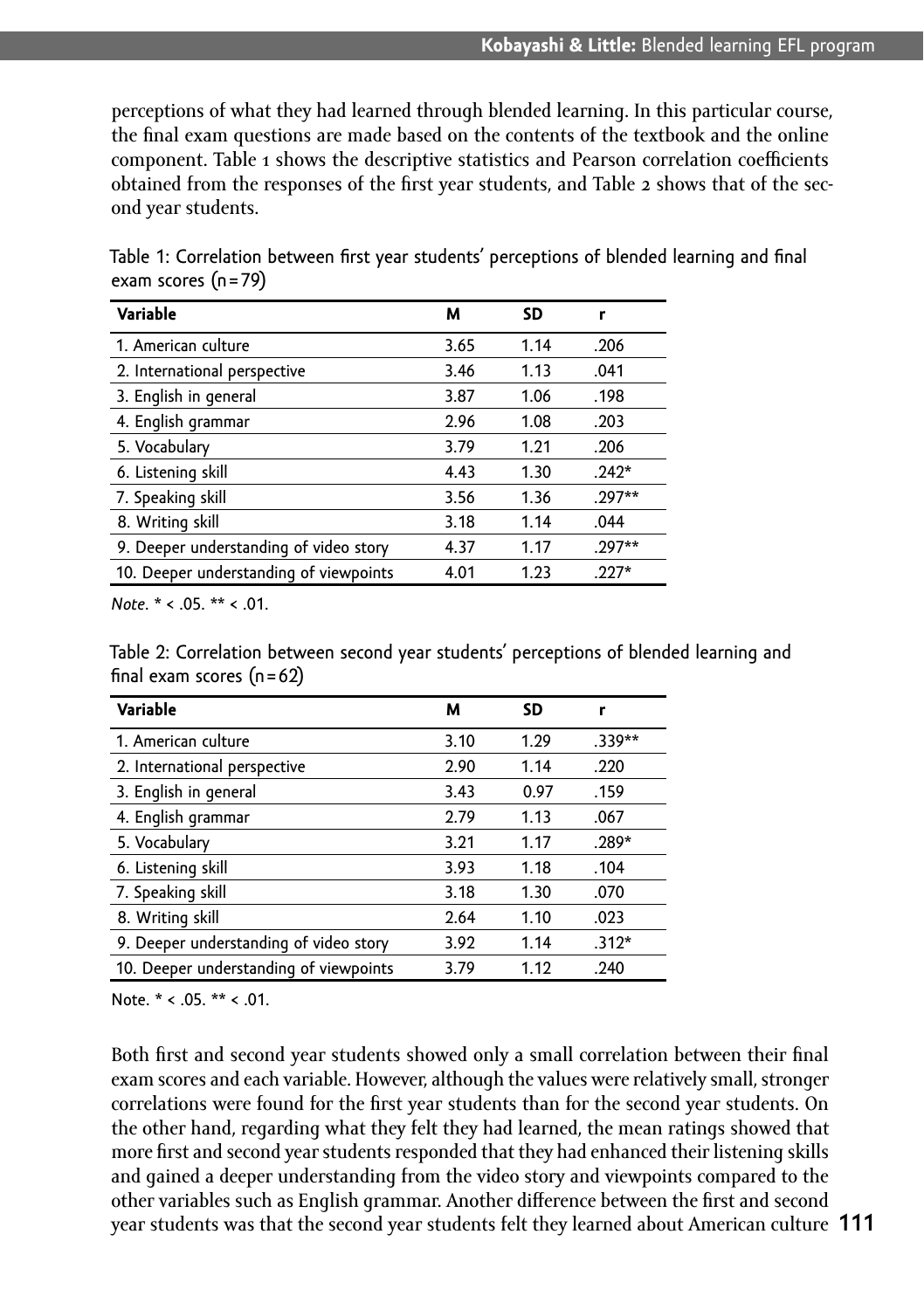and vocabulary. It should also be noted that the mean ratings were generally higher for the first year students.

Second, the students' responses to item 11, the students' perceptions on the use of the online component, were compared with their final exam scores. Table  $\alpha$  and Table  $\alpha$  show the descriptive statistics and Pearson correlation coefficients obtained from the responses of the first and second year students respectively.

Table 3: Correlation between first year students' impressions of use of the online component for Blended Learning and final exam scores (n = 79)

| Variable                                                         | м                                 | SD |                |
|------------------------------------------------------------------|-----------------------------------|----|----------------|
| 1. Online component should be available in face-to-face class    | 3.06                              |    | $1.58 - 123$   |
| 2. The use of text is enough and online component is unnecessary | $2.20 \qquad 1.27 \qquad -0.231*$ |    |                |
| 3. I would like to continue using online component               | 3.89                              |    | $1.60$ $.294*$ |

*Note*<sup>\*</sup>< 05

Table 4: Correlation between second year students' perceptions of use of the online component for blended learning and final exam scores (n=62)

| Variable                                                         | м    | SD        |  |
|------------------------------------------------------------------|------|-----------|--|
| 1. Online component should be available in face-to-face class    | 297  | 1.64 0.17 |  |
| 2. The use of text is enough and online component is unnecessary | 2.93 | 1.44 .038 |  |
| 3. I would like to continue using online component               | 2 77 | 1 27 239  |  |

The results show that, although weak, there were correlations between the first year students' perceptions of the use of the online component and their final exam scores.

Third, the responses to item 12, the students' interest in the use of online programs in general, was compared with their final exam scores. Table 5 and Table 6 show the descriptive statistics and Pearson correlation coefficients computed from the responses of the first and second year students respectively.

Table 5: Correlation between first year students' impression of use of online programs in general and fi nal exam scores (*n* = 79)

| Variable                                                              | м    | SD                |  |
|-----------------------------------------------------------------------|------|-------------------|--|
| 1. I have always been interested in online learning programs          | 2.92 | 1.46 1.74         |  |
| 2. I could see the advantages of using online learning through online |      | 3.32 1.33 140     |  |
| component                                                             |      |                   |  |
| 3. I am interested in English online programs                         |      | $3.46$ 1.31 .251* |  |
|                                                                       |      |                   |  |

*Note*. \* < .05.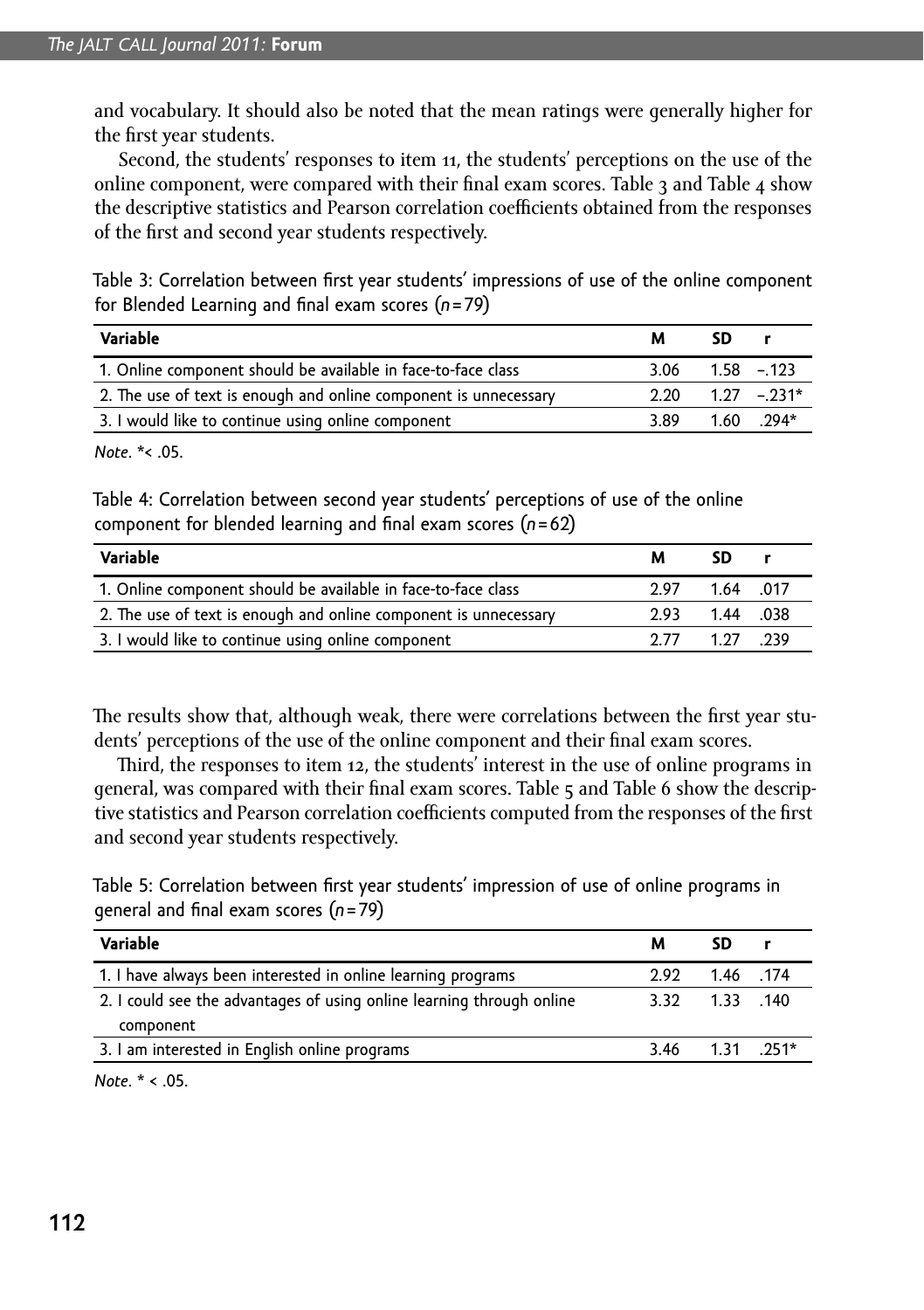| Variable                                                              | м    | sn                    |  |
|-----------------------------------------------------------------------|------|-----------------------|--|
| 1. I have always been interested in online learning programs          | 2.40 | $1.42 - 0.028$        |  |
| 2. I could see the advantages of using online learning through online |      | $2.50$ $1.16$ $.320*$ |  |
| component                                                             |      |                       |  |
| 3. I am interested in English online programs                         | 2.78 | 1.32 147              |  |

Table 6: Correlation between second year students' impression of use of online programs in general and final exam scores  $(n=62)$ 

*Note*. \* < .05.

Weak correlations observed between the students' final exam scores and their perceptions of online English learning programs in general indicate that students with higher English levels perceive online learning programs as being more useful than students with lower final exam scores. In addition, the mean ratings show that more first year students than second year students have positive expectations of online learning programs. Overall, although the correlations between the students' final exam scores and each survey question were small, some significant correlations and the mean ratings show that more first year students benefited from using the online component.

#### **Discussion**

Heeding calls by researchers such as Lasagabaster and Sierra (2003) to evaluate **CALL** programs in light of students' opinions and calls by Winke and Goertler (2008) for more research into students' computer access and literacy, this study has sought to investigate learner perceptions of a two-year blended learning program. The aim was to uncover whether the learners' computer skills were sufficient to successfully undertake the online component; to see how useful they found it; and to determine which students, first or second year, benefited more from the program both in terms of what they felt they learned and their final exam scores.

Regarding Research Question 1, which addressed the adequacy of the students' computer skills for successful use of the online component, the results indicate that the interface of the online component, such as the drag and drop function and character entry, must be improved. The fact that many students had difficulty operating the online component, suggests a drawback in the material, and this has the potential to affect learner attitudes. In a study of online learner satisfaction, Johanson (1996) found learners' satisfaction is positively influenced when technology functions reliably and conveniently (cited in Johnson, Aragon, Shaik, & Palma-Rivas, 2000). Again, second year students had more negative responses about the operability, which may correlate with the fact that they had used the online program longer than first year students. Interface is a weakness with the online program, and over time learner frustration with it will be damaging to the students' motivation. This also indicates the importance of providing guidance and support in the initial stages (Lee & Im, 2006) to ensure that learners understand how to use the functions. Such training may have been beneficial for the first year students as the majority of our students indicated they had little experience with English sites when they entered university. In the long run, however, the interface must be improved to satisfy all students.

Although many students indicated they lacked confidence in their skills when they 113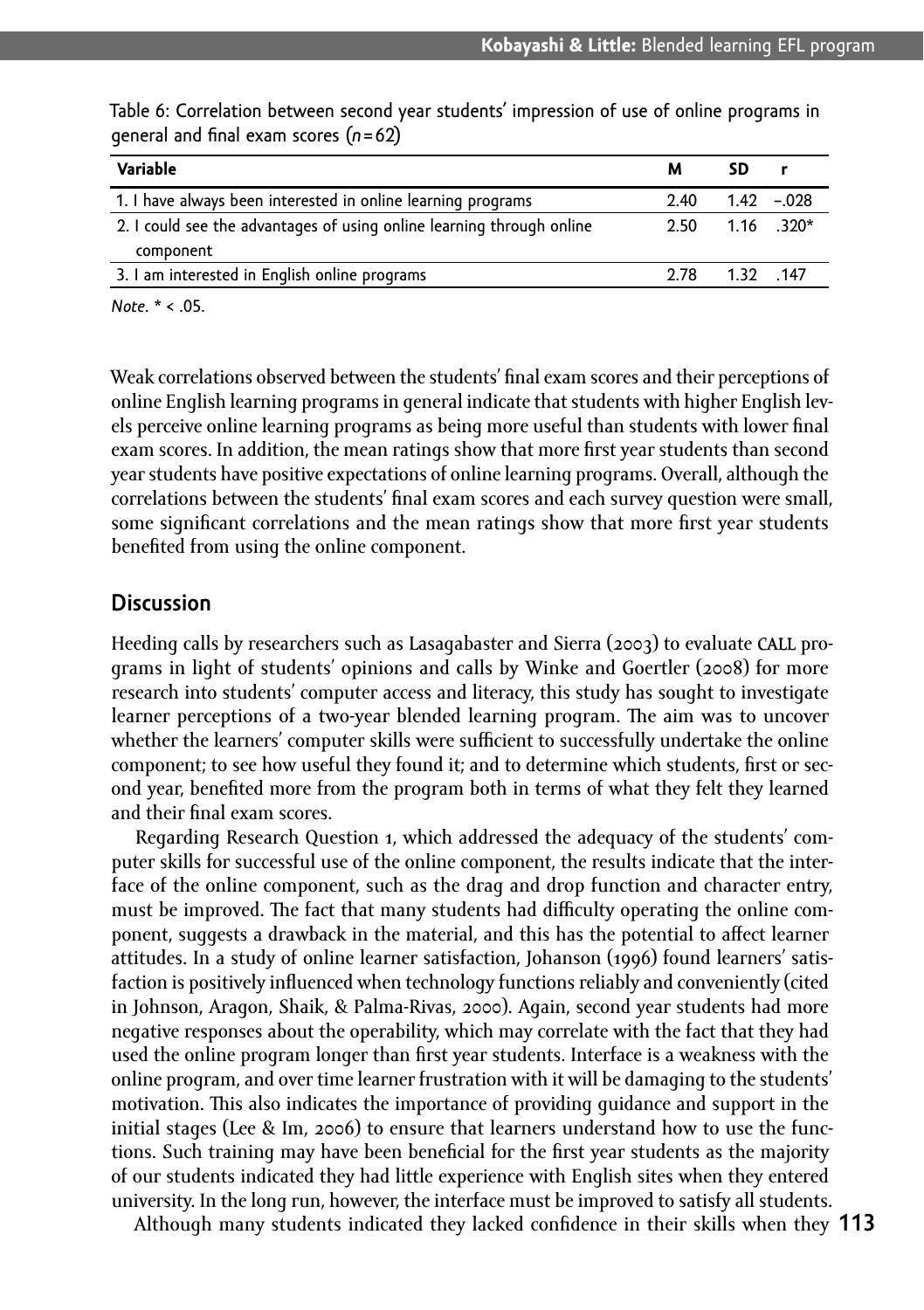entered university, they felt their skills – with the exception of typing in English – were adequate to handle the online component. However, Ushida (2005) points out that familiarity with the use of technology does not always allow the successful transfer of skills to a new context, in this case blended learning. It is possible that this lack of transferability was the source of their lack of confidence. In addition, Winke and Goertler (2008) note that computer literacy in CALL must include skills in word processing when using novel scripts, such as the alphabet for Japanese **EFL** learners. Thus, the most we can say is that in our study, the students need better typing skills to benefit more from the online component.

The results of Research Question 2, regarding student perceptions of the usefulness of the online component of the class, show that those who completed more of the assignments viewed it more positively. The results also suggest the online component should be used for different purposes for first year students than for second year students. For the first year students, it is a useful tool to learn content-specific knowledge, while for the second year students it is a helpful tool to acquire English language skills in general. The survey also found that higher level students of both years used the pop-up explanations to enhance their understanding. However, fewer lower level students felt these explanations had value. We hypothesize this may have been because lower level students are less able to process the metalanguage used in the explanations. This indicates that there is a divide both in terms of year and in terms of proficiency level as to which aspect of the online component benefits learners.

Comments indicated that the first year students especially liked being able to listen to the video segments repeatedly and used the online component as a tool to prepare for exams. Again, this indicates that blended learning worked well for them. Why the first year students felt this way while the second year students did not is not known. However, as noted earlier, a greater percentage of exercises overall was completed by the first year students than the second year students, and this may indicate that the novelty of the online component has worn off for the older learners. Lee and Im (2006) found in studying university-level learners in South Korea that although students were generally positive about online learning, over time students become slightly less satisfied with it and spend less time studying. They hypothesize that this may be because as learners gain more experience with online learning, they have higher expectations. Jones and Issroff (2007) appear to echo this when they say there "may be instances where there is a conflict between desired cognitive outcomes and affective outcomes" (p. 201).

Regarding Research Question 3, a stronger correlation was found in the first year students than in the second year students between their final exam scores and their attitudes toward this blended learning program using the online component. As mentioned earlier, the final examination questions in this course greatly reflect what the students have learned in the textbook and the online component in terms of content and vocabulary. This indicates that those who scored higher on the exams benefited more from the course and had a more positive attitude toward it. Looking at what students perceived they learned from the online component, it appears that it is a useful tool for acquiring listening skills regardless of English level as both first and second year students felt they enhanced their listening skills and developed a deeper understanding of the textbook contents through the use of the online component. These findings are similar to the findings of Bulut and Abuseileek (2007) as well as those of Lasagabaster and Sierra (2003), who found that learners felt CALL was most useful and enjoyable for listening skills. Interestingly, the current study

**114** also found that second year students felt they enhanced their knowledge of vocabulary and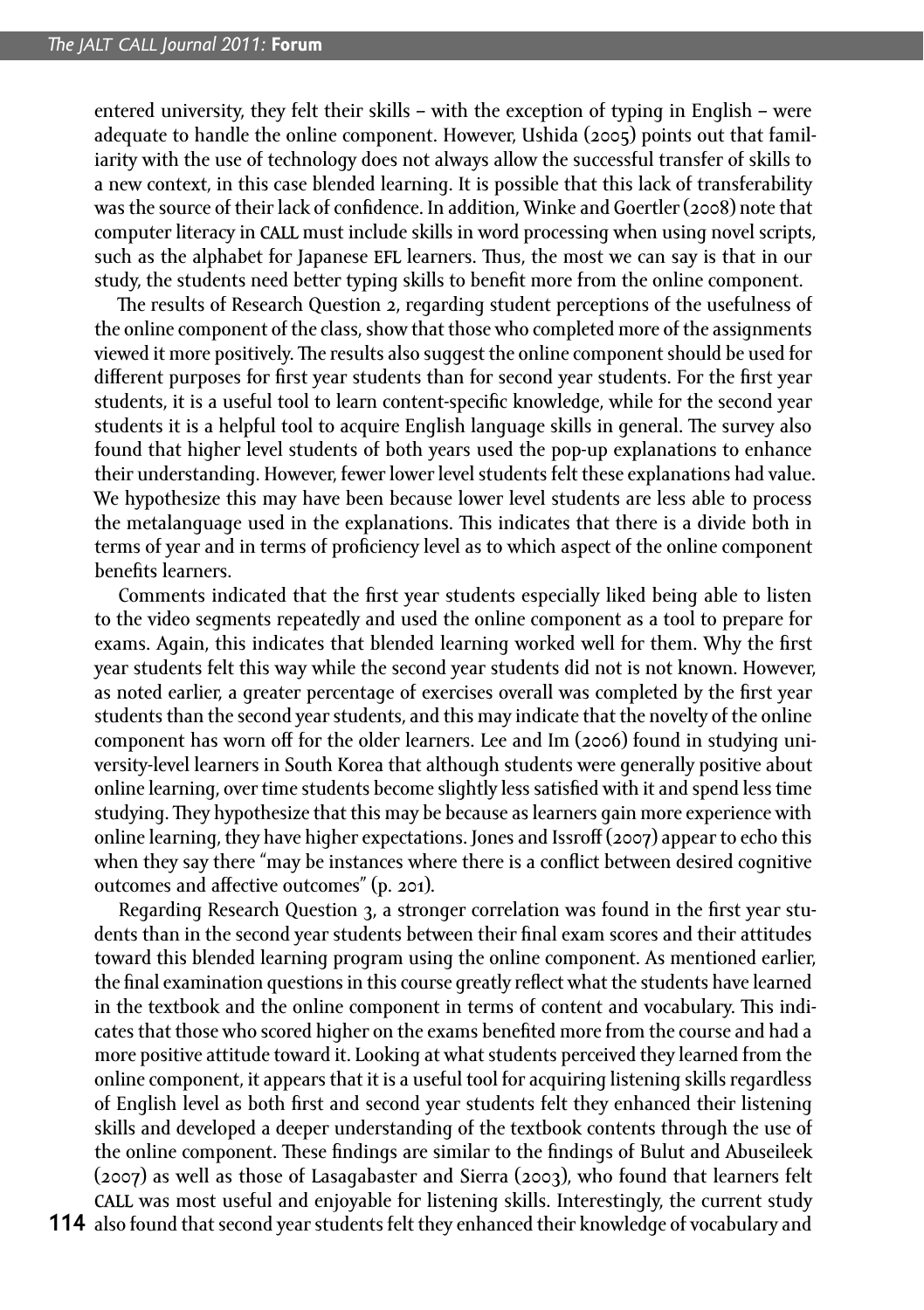American culture. Zapata and Sagarra (2007) found that online workbooks have positive effects on vocabulary knowledge. They suggested vocabulary knowledge is facilitated by the prolonged use of an online workbook, which may explain the difference in perceptions between the first and second year students for this variable.

#### *Limitations*

In seeking to understand who benefits from blended learning, it is necessary to consider all learners, including those who opt out of doing online exercises. One limitation of this study was that it did not investigate the students' reasons for not completing more exercises, and it did not seek to clarify why some students did not complete any exercises. This may have provided important information for making blended learning more beneficial for both years. For example, we may have discovered if these students had difficulty with self-directed learning or procrastination (Ushida, 2005) or simply preferred face-to-face learning. Given that not all students will be satisfied with online learning, it is necessary to understand why it is less attractive to some students than to others.

Another limitation of the study was that it did not carry out any factor analysis. Factor analysis could have shed more light on the usefulness and adequacy of this particular online component as it may have shown more clearly what types of students appreciate specific aspects of online English learning programs, and this could have provided both teachers and developers with useful information.

#### **Conclusion**

To sum up, although an online component can be a valuable tool for improving EFL skills in general, instructors should be aware that many variables including the proficiency level of students, the length of time they have used the program, the limitations of the program's interface as well as the learner's own level of computer literacy can affect learner perceptions of and satisfaction with blended learning. Murday et al. (2008) point out that the use of technology in the classroom can be a double-edged sword as "the very technology that allow[s] for hybrid courses to be created [can also be] a source of positive and negative reactions" (p.  $137$ ). In seeking to implement a program that satisfies learners and addresses their needs, instructors must be aware of all these factors.

It is clear that in CALL, interface is an important consideration in evaluating the usefulness of any blended program. For a blended learning program to be beneficial when the interface has problems, it is essential that the instructors be aware of the limitations of the online component and work to circumvent them. With lower level students where negative attitudes are the strongest, it would be beneficial initially for some face-to-face class time to be spent in the computer room where the instructor could help students as they log on and train the students to use the program and its tools.

In addition, given the fact that some students may never have typed in English before entering the blended learning program, it is necessary to do as Winke and Goertler (2008)  $\,$ imply and spend time helping students develop their typing skills. In addition, as computer skills may not be transferable to new environments (Ushida, 2005), it is essential that instructors provide training and support in using the online component in the beginning. As Hong and Samimy (2010) found, students with higher computer skills are more likely to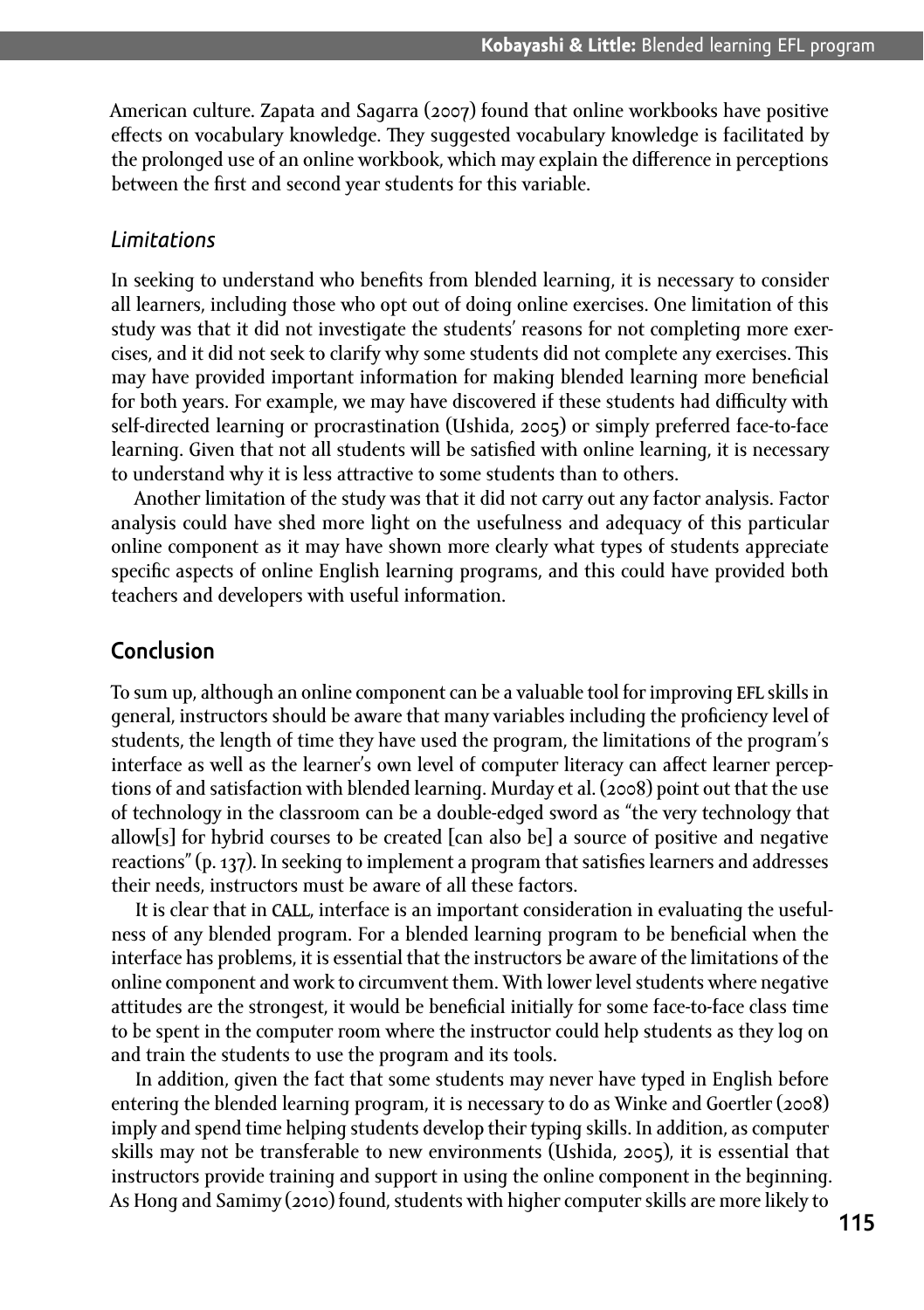have positive attitudes toward **CALL**, thus it is important to address the issue of computer literacy and assist those who lack confidence in their skills.

Finally, from this study it is clear that instructors need to be aware that not all students benefit equally or from the same aspects of a blended learning program. In this particular program, it appears the first year students were more satisfied with the online component than the second year students. And, within each year, more proficient students were more able to take advantage of features such as pop-up explanations than less proficient students. These differences need to be considered when evaluating the usefulness of blended learning.

## **References**

- Akkoyunlu, B., & Soylu, M. (2008). A study of student's perceptions in blended learning environment based on different learning styles. *Educational Technology & Society, 11*(1),  $183 - 193.$
- Barrette, C. M. (2001). Students' preparedness and training for **CALL.** *CALICO Journal, 19(1)***,**  $5 - 36.$
- Bulut, D., & Abuseileek, A. (2007). Learner attitude toward **CALL** and level of achievement in basic language skills. *Sosyal Bilimler Enstitusu Dergisi Sayt, 2,* 103–126.
- Burston, J. (2003). Proving **IT** works. **CALICO** Journal, 20(2), 219–226.
- Coryell, J. E. & Chlup, D. T. (2007). Implementing e-learning components with adult English language learners; Vital factors and lesson learned. *Computer Assisted*  Language Learning, 20, 263–278.
- Graham, C. (2006). Blended learning systems: Definition, current trends, and future directions. In C. Bonk & C. Graham (Eds.), *The handbook of blended learning: Global* p*erspectives, local designs* (pp. 3–21). San Francisco: Pfeiffer.
- Gregorio-Godeo, E. (2005). Blended learning as a resource for integrating self-access and traditional face-to-face tuition in EFL tertiary education. In J. Mesa Gonzalez, J. A. Mesa Gonzalez, B. Gonzalez-Pereira & A. Mendez-Vilas (Eds). *Recent research developments in learning technologies.* Badajoz: Formatex. Retrieved March  from http://www.formatex.org/micte2005/110.pdf
- Godwin-Jones, R. (2003). Emerging technologies. Tools for distance education: Toward convergence and integration. *Language Learning & Technology, 7*(3), 18–22.
- Hegelheimer, V. (2006). Helping **ESL** writers through a multimodal, corpus-based, online grammar resource. **CALICO** Journal, 24(1), 5–32.
- Hinkelman, D. (2005). **JALT** Hokkaido Journal, 9, 17–31.
- Hirata, Y., & Hirata, Y. (2008). Japanese students' attitudes toward hybrid learning. Lecture Notes in Computer Science, Vol. 5169, 439-449.
- Hong, K., & Samimy, K. (2010). The influence of **L**2 teachers' use of **CALL** modes on language learners' reactions to blended learning. **CALICO** Journal, 27(2), 328–348.
- Hoven, D. (2006). Communicating and interacting: An exploration of the changing roles of media in **CALL/CMC.** *CALICO* Journal, 23(2), 233–256.
- Johanson, T. (1996). The virtual community of an online classroom: Participant's interactions in a community college writing class by computer mediated communication. Unpublished doctoral dissertation, Oregon State University.
- Johnson, S., Aragon, S., Shaik, N., & Palma-Rivas, N. (2000). Journal of Interactive Learning Research, 11(1), 29–49.